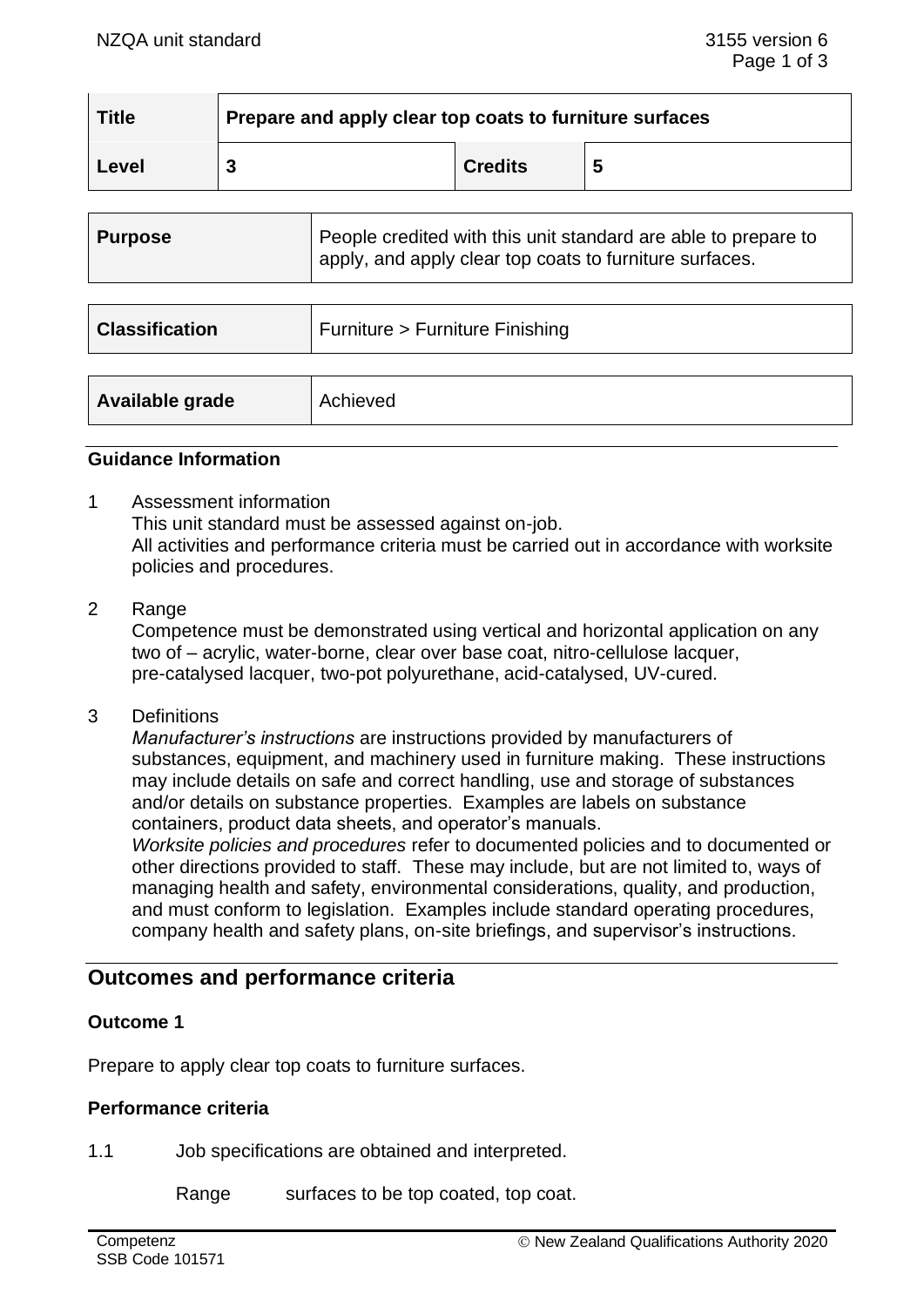1.2 Spray equipment for the job is selected in accordance with job specifications.

Range any of – conventional, airless, air-mix, high-volume low pressure, low-volume low pressure, electrostatic spray.

- 1.3 Top coat is selected in accordance with job specifications.
- 1.4 Prepared surface is checked and confirmed to be free of defects.
- 1.5 Drying method, platforms, drying racks and trolleys are selected in accordance with job specifications.

#### **Outcome 2**

Apply clear top coats to furniture surfaces.

#### **Performance criteria**

- 2.1 Top coat is mixed in accordance with manufacturer's instructions.
- 2.2 Spray equipment is set up and tested.

Range mone of – spitting, fluttering, half mooning, contaminants.

2.3 Finish is applied to a furniture article in accordance with job specifications.

Range free from – runs, orange peel, dust, sanding marks, streaking, silicon reactions, waxing, overspray, blistering, solvent entrapment.

- 2.4 Top coat is allowed to dry in accordance with manufacturer's instructions.
- 2.5 Drying racks or trolleys are moved to a drying area.

Range clear of – walkways, doorways, draughts.

- 2.6 Any faults in the final finish are identified and rectified in accordance with job specifications.
- 2.7 Equipment and the work area are left clean, clear, and safe and used rags are disposed of.

**Planned review date** 31 December 2024